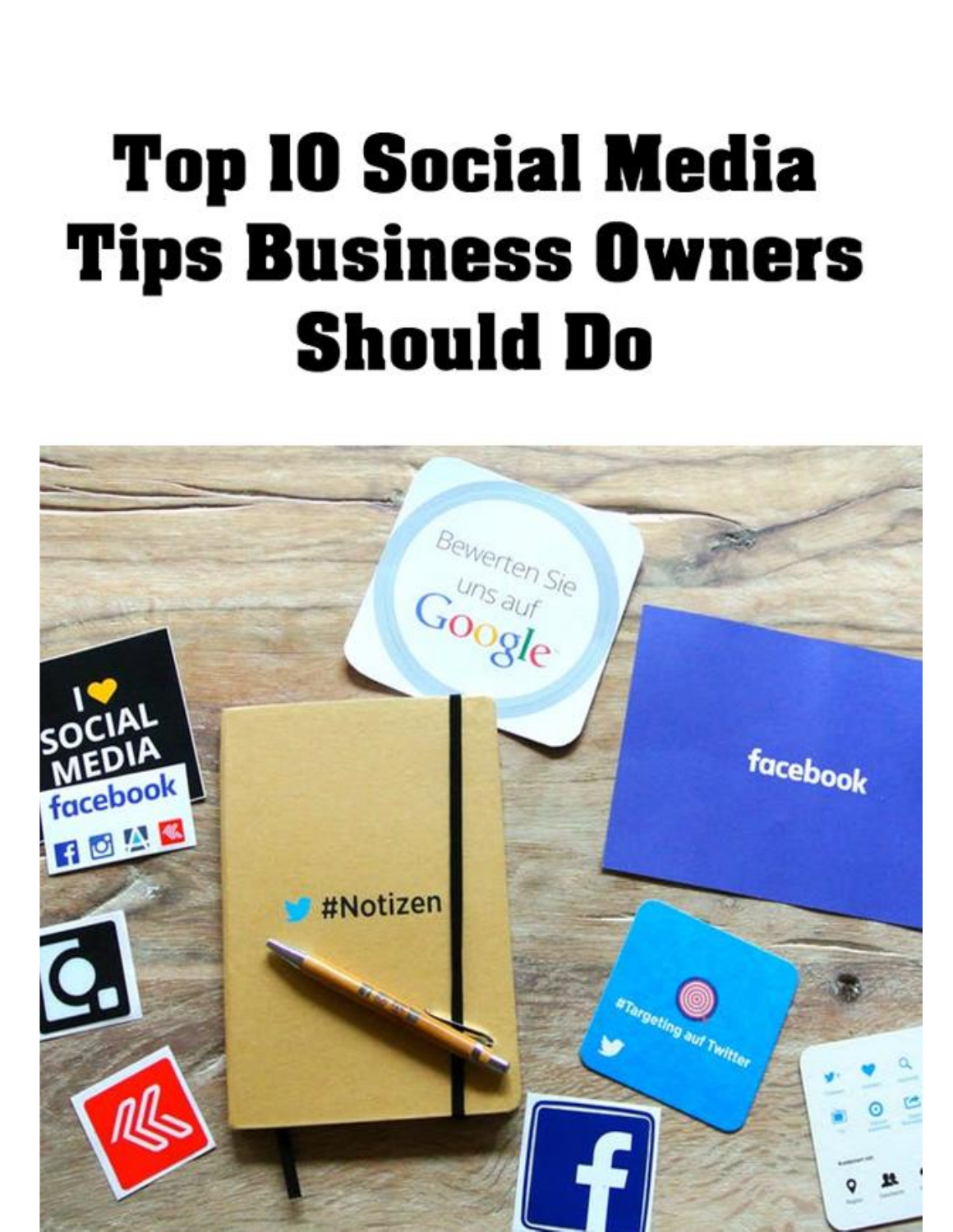#### **Top 10 Social Media Tips Business Owners Should Do**

I have been working with many business owners and doing marketing for them and I have seen a lot of common things I should bring to everyone's attention. This is meant to teach people what to do and not to do in order to succeed in the social media world.

## **1. Boost Posts**

There is no particular order to this list but this is the #1 mistake I see people making in their business is that they think they are advertising there business by boosting their posts. This is a false way of advertising your business because for those of you who don't know what boosting a post vs. a Facebook ad… Here it is!!

**Facebook ads** tend to have a bigger immediate impact and translate directly to campaign goals, like lead captures, app installations, and sales.



**Boosted posts** will allow you to build your

brand's reach and fan base, while ads can help you translate your brand's presence into tangible outcomes.

Just to be clear, one is not better than the other. There is a time and a place for each use, like using a different tool for the job…

You don't always want to use a hammer; sometimes you will need a wrench.

#### **2. Sticking to ONE MEDIA**

A lot of talk is going on about how **video** is "King" and it is. How often do you find yourself on a webpage just searching for the video to explain what the website is all about?



The only problem is that people forget about everything else, especially on social media and they only post videos. On the contrary, there are people afraid of posting/making video and need to post more video.

Where do you fall in?

Everyone should cover basis on the media they post video, pictures, meme's, and write. Start doing a podcast for your business; you have so many options for your business.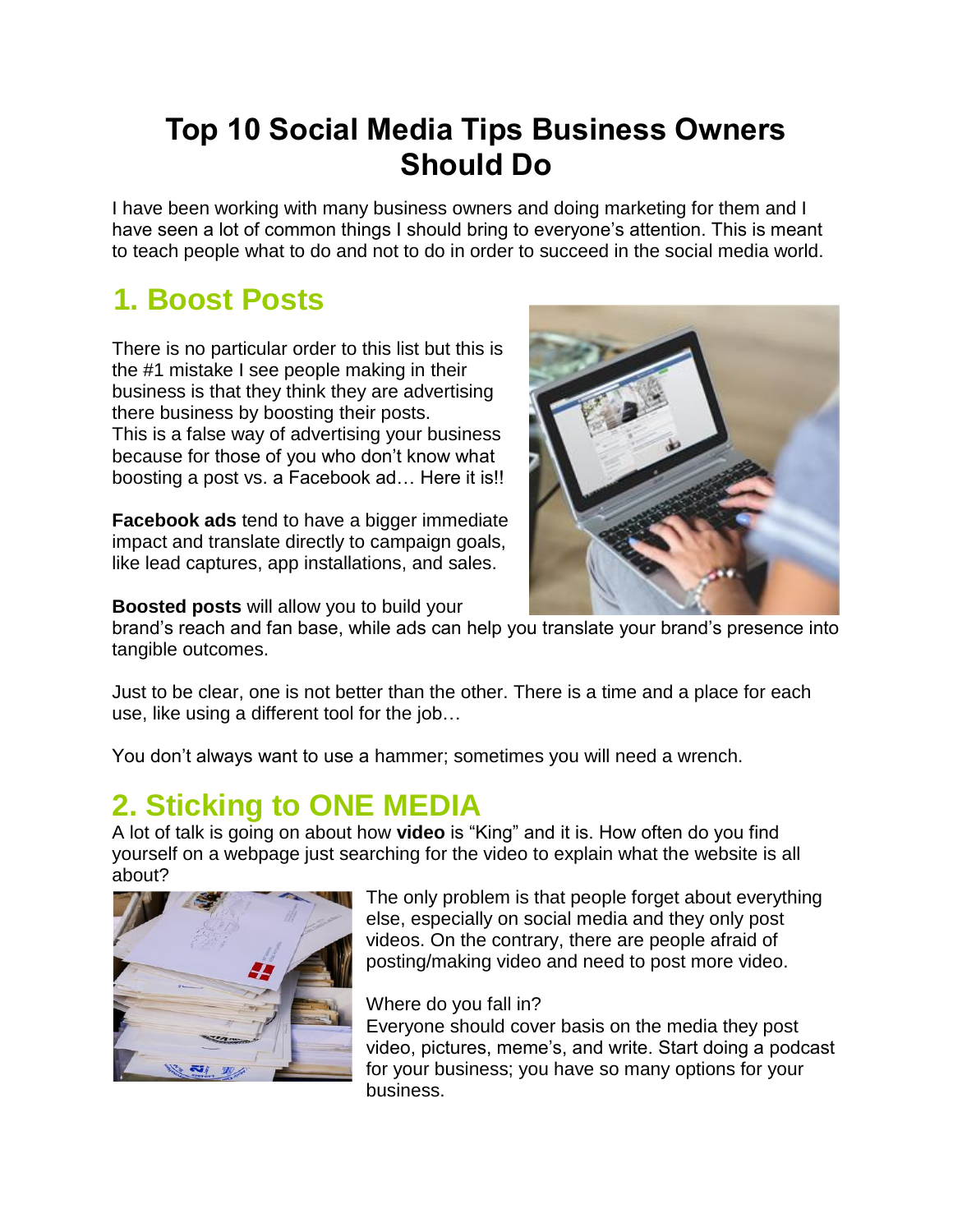# **3. Posting About One Subject**

All they post about is selling their product/service. This is something I see people doing who have really small businesses/MLM business who manages their own social media and business at the same time!

Social Media is a commitment and can be a time waster if you get distracted on it. When all you do is focus on sales then that will be the LAST thing you will get. Post variety in your social media that you choose, try something fun like hosting a party and create an event for people to subscribe to.

Try inviting people to see what you do on a daily basis and how your product helps without being too sales-y.

#### **4. Boring Content**

Just like posting about the same subject which is very annoying and comes across as spam posting boring content is useless!

What is boring content? Boring content is when there is no purpose to your post. For example, when people talk about themselves and why they are the best or why there product/service is the best. Nobody cares until you care about them; show your audience you care.

Another example is when you re-post content from other sources. Its okay to share something you saw on another website that you thought was great or helpful, but if that's a majority of what your page does then you probably won't get too far with your marketing.

A hint that your content might be boring is if no one is liking or sharing what you post about.

#### **5 Tips to how can you make a topic interesting…**

- 1. Open with a question that will pull readers in
- 2. Catch them off guard or make them think
- 3. Tell a story
- 4. Connect your topic to current events or trends
- 5. Inject humor
- 6. Add controversy

## **5. Facebook Live**



Many people get nervous when going Facebook live because it's not like a video you can delete it if you mess up or can't think of what to say. It's intimidating!!! Most don't do it, but I guarantee you that if you do Facebook Live 10 times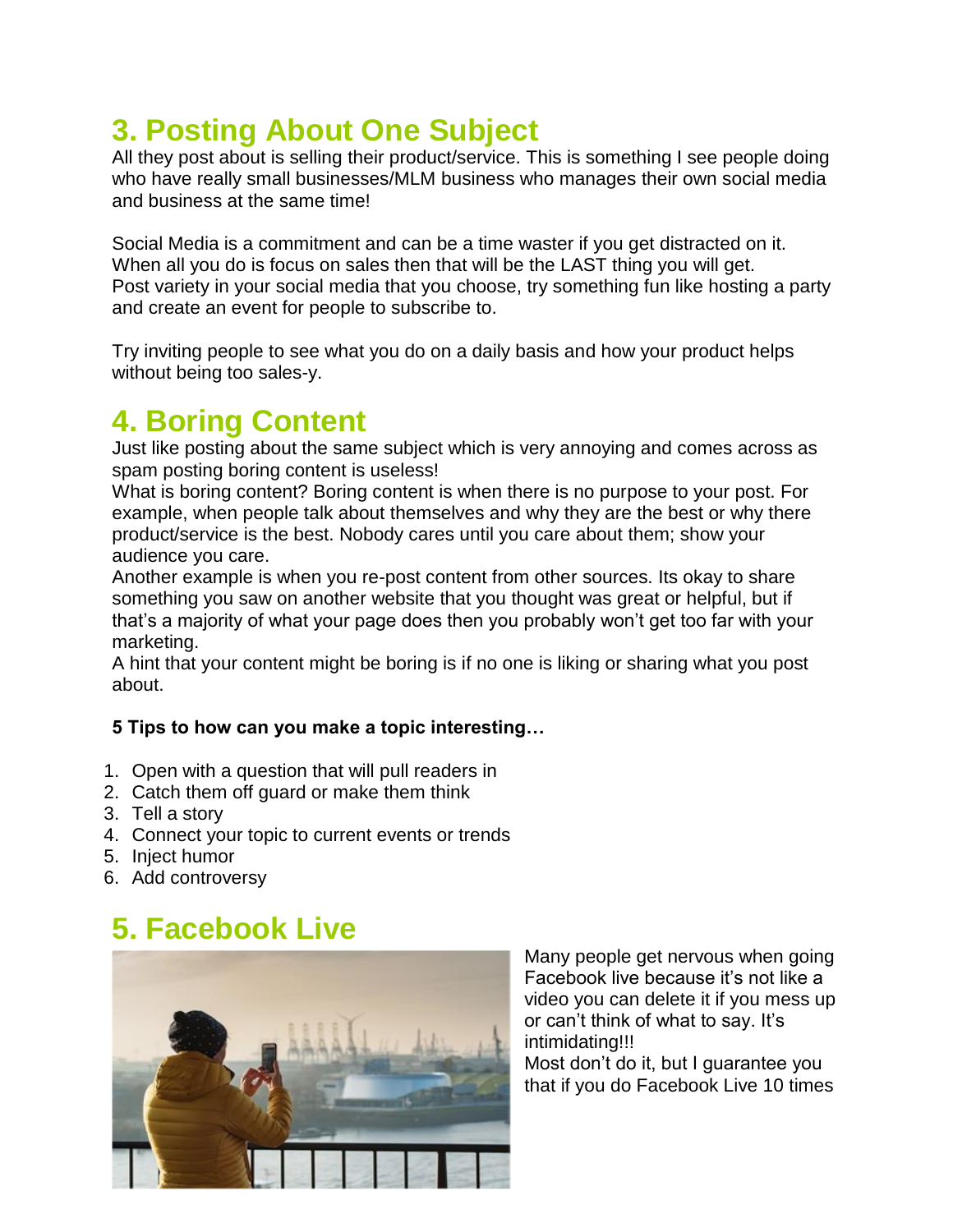within 2 weeks then you will get better at it.

The advantage here is if you start doing it you will get better. It's not about doing Facebook Live perfectly and being an expert at it, no one is and it's mainly about being entertaining and engaging to your audience. People will stick along no matter how long your "Live" video is as long as it entertains them.

#### **6. No Sales Funnel**

If you are selling any product (physical/information) or a service then you need to have a sales funnel. You may be asking "why?" or saying "Your Wrong" but the truth is sales funnels help you find that perfect customer/client that you are looking for while getting them to believe in what you do or what your selling.

The trick is finding a small audience and being an expert to that group and you need to niche down on which your audience is. For example, if you are a dentist who specializes in doing teeth implants for senior citizens. Another example, if you are a coffee shop that sells coffee to college students who like rock music in your local city.



Once you become the expert or "go to" person in your market for your product/service then you can grow, but it starts with picking a niche. When you collect leads you need to capture a name, email, and cell phone number. Those are extremely important no matter what niche you are going after.

#### **7. Website is NOT Mobile Optimized**

There is a lot of talk of mobile friendly website, mobile optimized, and mobile responsive designs. Let's define them before getting started…

**Mobile friendly** – Refers to a site that displays accurately between your desktop/laptop computer and a mobile device such as a handheld phone or tablets. While it will appear smaller on a phone and may not work perfectly on a touchscreen tablet, a mobile friendly website will be perfectly functional. Many developers view mobile friendly as a "best practice" for all website developments. Which is not good for the end user, it's just plain laziness.

**Mobile optimized** – This is a more advanced website. Mobile optimized means that the site will reformat itself for a list of handheld or tablet devices. Larger navigation buttons, reformatted content and differently optimized images appear when the user is on an iPhone or other device.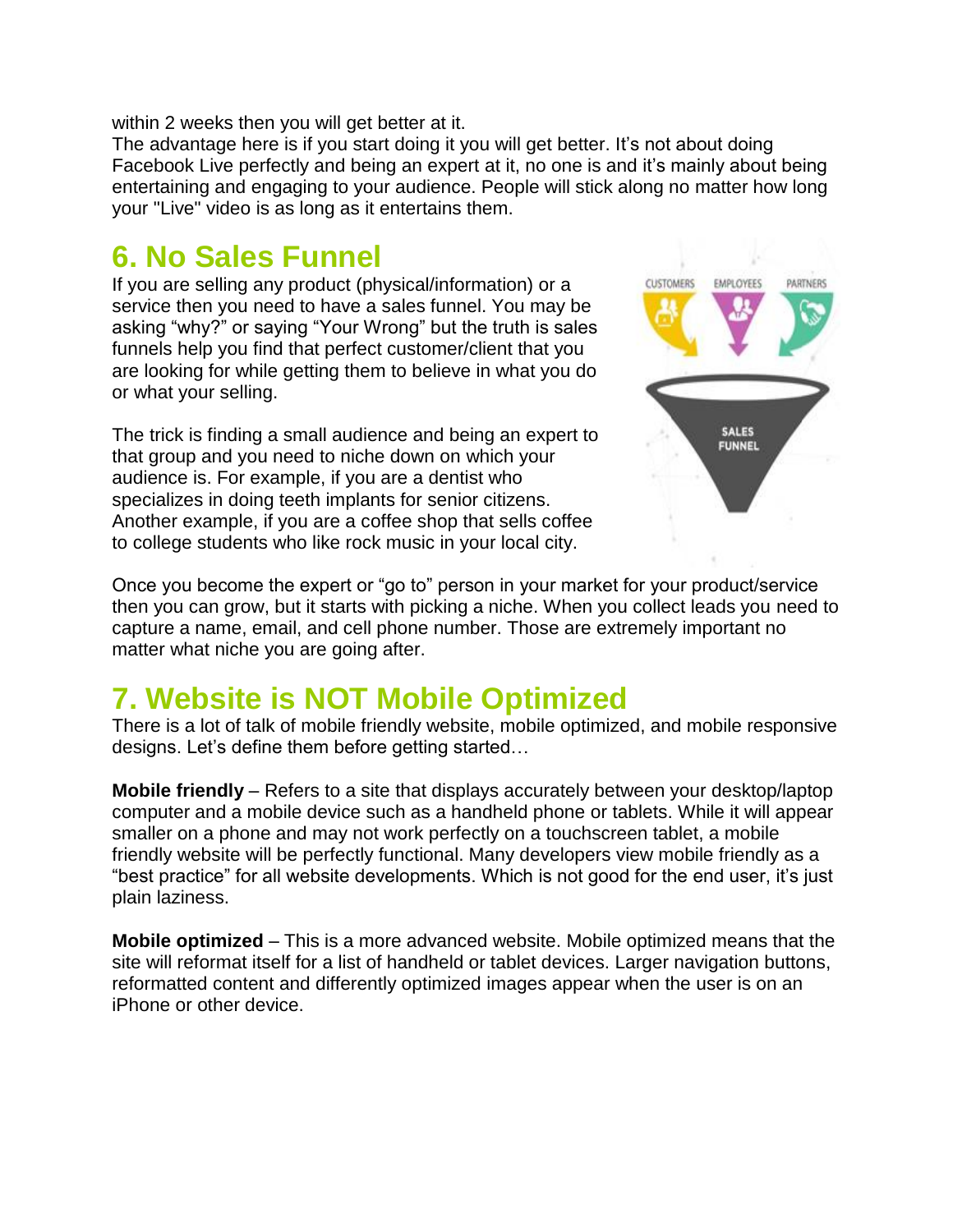

**Responsive design –** This is a method of developing a website that is completely adaptable regardless of the device you are using. Rather than detecting a specific browser type or device type, the website automatically orientates itself based on the screen size of the device. Like a combination of reformatting and reoptimizing the site in order to give the best user experience.

Now that you know there is a difference, let's face the facts; more and more people every day are using a cell phone. With that being said you need to make sure your website looks good on a mobile device! People are browsing the internet more on a tablet/cell phone more than a computer.

If someone visits your website and it is NOT mobile responsive then people may not choose to do business with you or think you're out of business.

#### **8. Direct Messaging People**

Warning, you need to have a plan before you DM someone. If you are not direct messaging people to get your name out to someone with a much large audience than you then you are not using social media to your advantage.

I am not saying to go out there and try to spam everyone or get them to buy your product, that's a good way to get blocked because you're going about it the wrong way.

If you're looking to market your product, then find an influencer,



someone who has an audience of minimum of 5,000 followers. Let him/her know that you love their social media page and that you will give them your product/service for free. Do that to 10 influencers a day and you will find that 1-2 will post about the freebie you gave them and their audience will see it and visit your page!

Don't demand for them to post about your product, simply ASK them to share and reward them. Don't do a "this for that" "share for a share" it looks like some kind of contract or agreement you had that looks fake.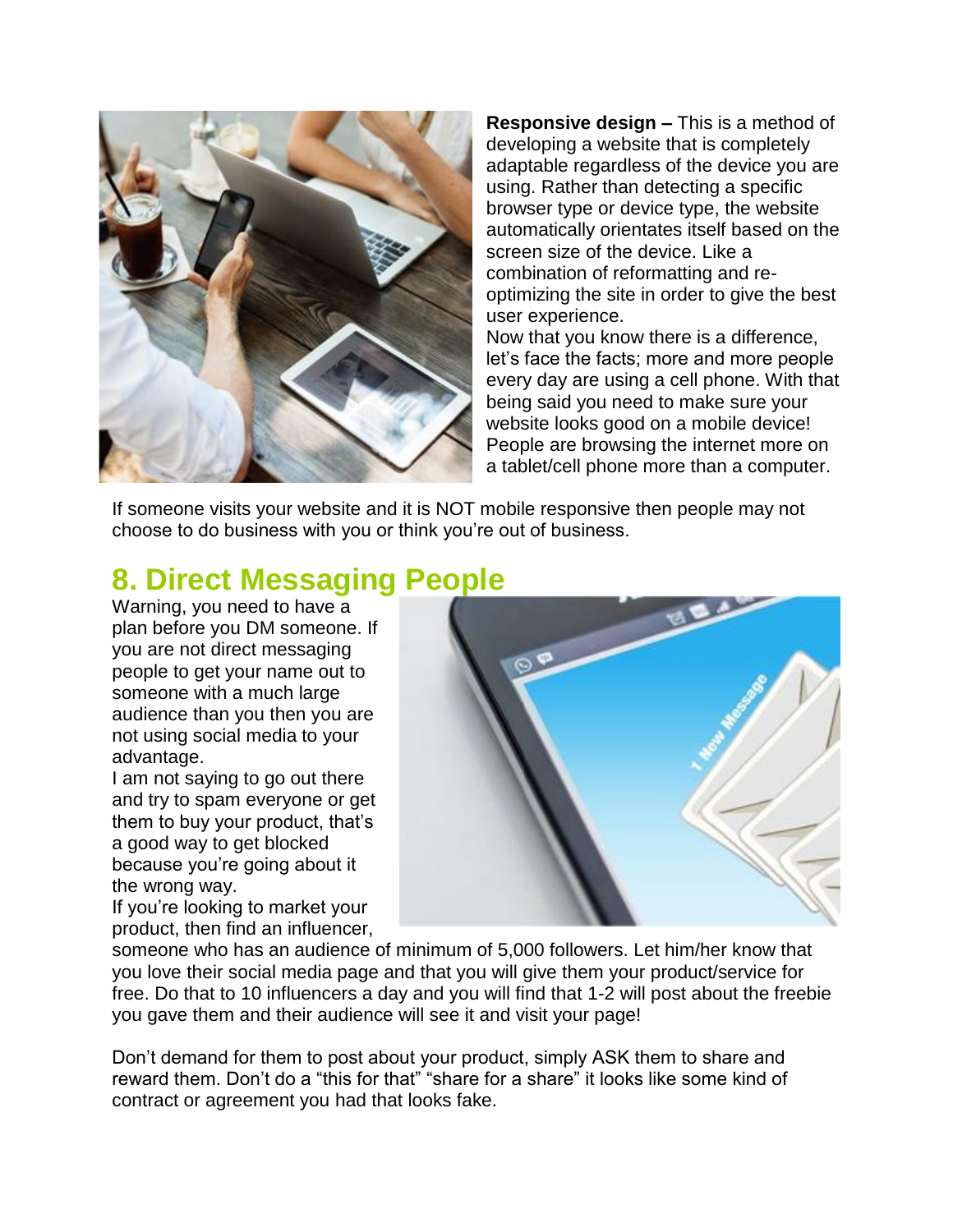#### **9. They Don't Have a Database of Contacts**



This is an absolute MUST in today's world! If you are a business owner, you should have some type of database of prospects/customers in your contacts. Don't follow this picture, I agree that it's good to have a hard copy of your contacts but don't let that be the only way you keep track of your contacts. By having a database I hope you are communicating with them on a daily basis and reminding them who you are.

#### Yes you need to

email/communicate with them on a daily basis because we live in a world with too many "shiny" objects and companies saying they have the hottest new hack out there. If you have earned that customers trust and business in the past then make sure you stay in front of your customers mind. Make sure you are cleaver and make your email fun to read, tell your customers something silly like "Hello my fine feathered friend" something that gets their attention away from what they are presently doing which is checking there emails so they do have a minute to look at what you sent them. I can dive really deep into this one; I would say that emailing your customers is the least utilized tool by most small business owners. Don't try it once and say "it didn't work for me" try it at least 10 times in the next 2 weeks, average about 1 per day.

#### **10. They Don't Know / Track Who Their Audience Is**

This is a learning course in this topic alone; there is a lot that goes into finding your audience. If you are just beginning to find your audience or starting over then write your content or market like you are speaking to one person. Create an avatar in your mind of which you are looking for and be very specific on gender, relationship status, age, kids/no kids, favorite sport, pets, home life, job, finances, and that avatars life. If you have an audience already then you can tract them in one of many ways…

**Google Analytics**: All users remain anonymous and contribute to the collective data. Any demographic or socioeconomic data around those users comes from what Google knows about them.

**Facebook Audience Insights**: Similar to Google, all users remain anonymous and contribute to the collective data. Also, any demographic or socioeconomic data around those users comes from what Facebook knows about them. Facebook knows everyone's interests, groups they like, music, movies, and so much more.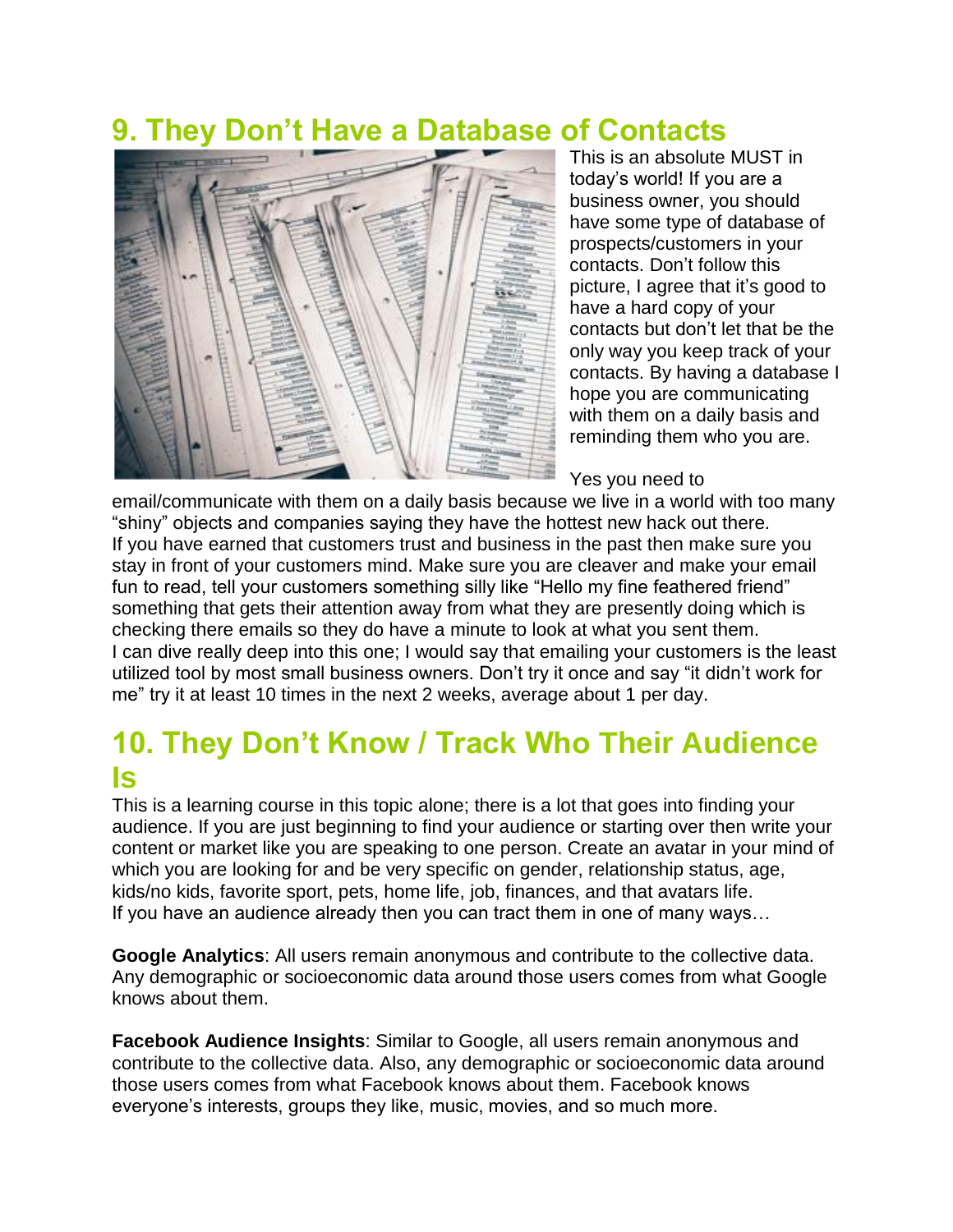#### **Marketing automation**:

When users fill out a form on your website, that individual's information goes directly into your marketing automation funnel. It puts there name with social profiles and possibly a face with your database. Now, you can track how this individual interacts with every aspect of your



marketing from first to last touch, which are primarily top-of-funnel activities. In addition, marketing automation platforms go beyond your website to incorporate your emails and social media content, too.

**CRM**: This software typically is connected to the sales team. It also is used to track the individual prospect through the sales process but typically focuses on activity in the middle and bottom of the funnel.

Lastly, you can connect your marketing automation tools to the most popular CRMs. Some of the popular CRMs are Sales force, hub spot, and insightly. Integrating the two enables sales and marketing teams to better communicate. They can see all the data available that helps complete a sale, which helps them, understand which leads are good (and why).

#### **\*Bonus Tip! – Creating a second personal profile for their business \***

DO NOT create a second Facebook personal account for your business. I repeat. **DO NOT create a second Facebook personal account for your business.** This is because there is a "business page" designed specifically for your business on Facebook.

I see this way too many times and they think it's a better way because you can request many people to be your friend rather than getting someone to "Like" your page (although the concept is still the same) Friend vs. Like. The only difference is that Facebook limits (limit at 5,000) how many friends you can have on your personal Facebook, a business page can have unlimited "Likes"

Having 2 personal Facebook accounts that either have your name or are linked back to you is way too confusing and the 2nd Facebook account usually looks like a fraud or spam account. Best practice is to create a business page and build it through your personal Facebook, ask others to like your page or paid ads. (only if you know what you are doing)